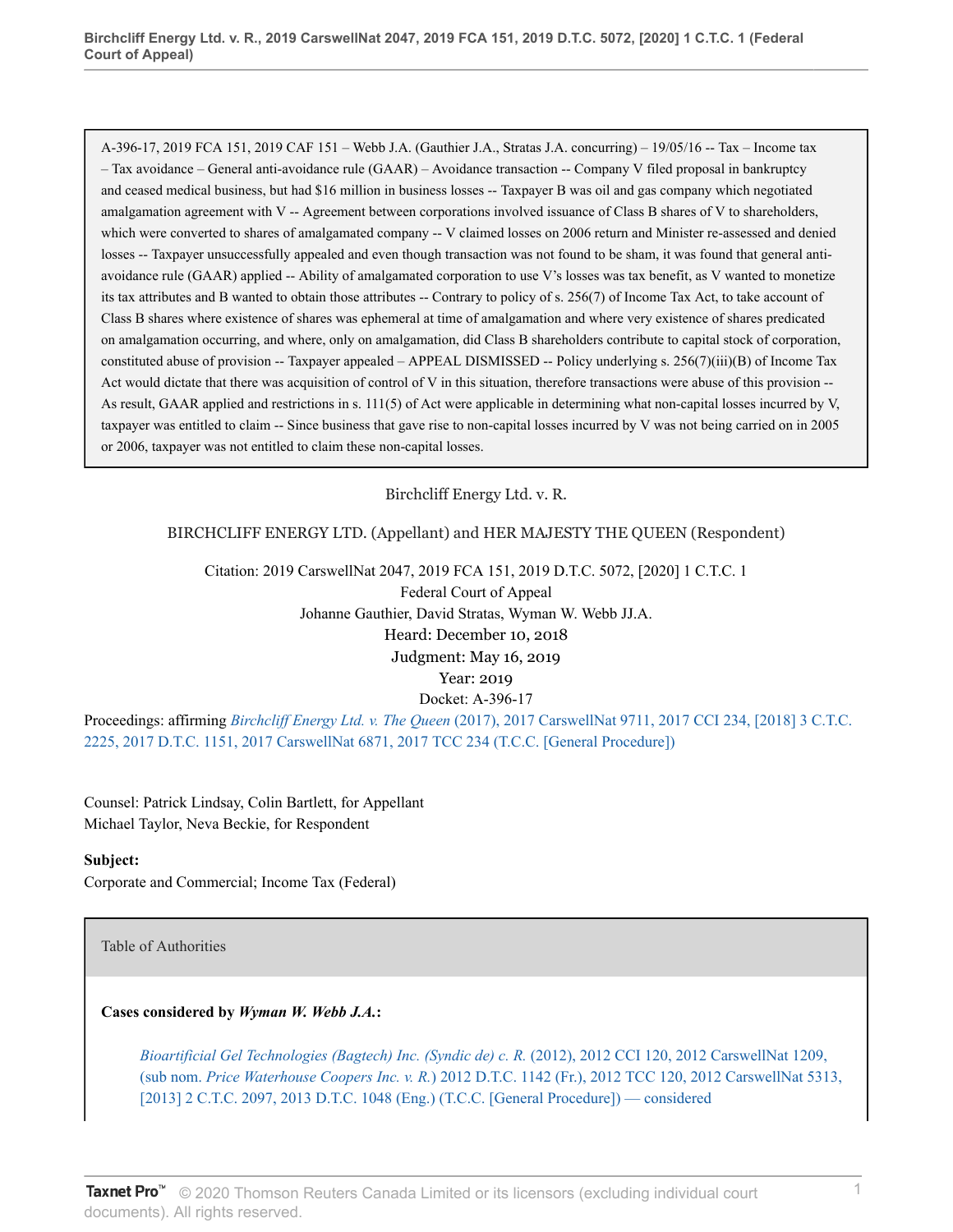*[Bioartificial Gel Technologies \(Bagtech\) Inc. \(Syndic de\) c. R.](http://v3.taxnetpro.com/Document/Ie710ea01896d23dee0440021280d79ee/View/FullText.html?originationContext=document&vr=3.0&rs=cblt1.0&transitionType=DocumentItem&contextData=(sc.Search))* (2013), 2013 CAF 164, 2013 CarswellNat 2049, [2013 FCA 164, 2013 CarswellNat 3309, \(sub nom.](http://v3.taxnetpro.com/Document/Ie710ea01896d23dee0440021280d79ee/View/FullText.html?originationContext=document&vr=3.0&rs=cblt1.0&transitionType=DocumentItem&contextData=(sc.Search)) *R. v. Price Waterhouse Coopers Inc.*) 2013 D.T.C. 5123 (Fr.), [2013] 6 C.T.C. 73, (sub nom. *R. v. Price Waterhouse Coopers Inc.*[\) 2013 D.T.C. 5155 \(Eng.\), \(sub nom.](http://v3.taxnetpro.com/Document/Ie710ea01896d23dee0440021280d79ee/View/FullText.html?originationContext=document&vr=3.0&rs=cblt1.0&transitionType=DocumentItem&contextData=(sc.Search)) *Canada [v. Bioartificial Gel Technologies \(Bagtech\) Inc. \(Bankrupt\)](http://v3.taxnetpro.com/Document/Ie710ea01896d23dee0440021280d79ee/View/FullText.html?originationContext=document&vr=3.0&rs=cblt1.0&transitionType=DocumentItem&contextData=(sc.Search))*) 449 N.R. 244 (F.C.A.) — referred to

*Canada v. 594710 British Columbia Ltd.* [\(2018\), 2018 FCA 166, 2018 CarswellNat 5237, 2018 D.T.C. 5111](http://v3.taxnetpro.com/Document/I76a1898bbdad4632e0540010e03eefe2/View/FullText.html?originationContext=document&vr=3.0&rs=cblt1.0&transitionType=DocumentItem&contextData=(sc.Search)) [\(F.C.A.\) — considered](http://v3.taxnetpro.com/Document/I76a1898bbdad4632e0540010e03eefe2/View/FullText.html?originationContext=document&vr=3.0&rs=cblt1.0&transitionType=DocumentItem&contextData=(sc.Search))

*Canada v. Oxford Properties Group Inc.* [\(2018\), 2018 FCA 30, 2018 CarswellNat 173, 2018 D.T.C. 5017 \(note\),](http://v3.taxnetpro.com/Document/I647ce7452bc36d5de0540021280d7cce/View/FullText.html?originationContext=document&vr=3.0&rs=cblt1.0&transitionType=DocumentItem&contextData=(sc.Search)) [2018 CAF 30, 2018 CarswellNat 1921, \[2018\] 6 C.T.C. 1, \[2018\] F.C.J. No. 97, \[2018\] 4 F.C.R. 3 \(F.C.A.\)](http://v3.taxnetpro.com/Document/I647ce7452bc36d5de0540021280d7cce/View/FullText.html?originationContext=document&vr=3.0&rs=cblt1.0&transitionType=DocumentItem&contextData=(sc.Search))  [followed](http://v3.taxnetpro.com/Document/I647ce7452bc36d5de0540021280d7cce/View/FullText.html?originationContext=document&vr=3.0&rs=cblt1.0&transitionType=DocumentItem&contextData=(sc.Search))

*Copthorne Holdings Ltd. v. R.* [\(2011\), 2011 SCC 63, 2011 CarswellNat 5201, 2011 CarswellNat 5202, 339 D.L.R.](http://v3.taxnetpro.com/Document/Ib6468171105f07f8e0440021280d79ee/View/FullText.html?originationContext=document&vr=3.0&rs=cblt1.0&transitionType=DocumentItem&contextData=(sc.Search)) [\(4th\) 385, \[2012\] 2 C.T.C. 29, 2012 D.T.C. 5006 \(Fr.\), 2012 D.T.C. 5007 \(Eng.\), \(sub nom.](http://v3.taxnetpro.com/Document/Ib6468171105f07f8e0440021280d79ee/View/FullText.html?originationContext=document&vr=3.0&rs=cblt1.0&transitionType=DocumentItem&contextData=(sc.Search)) *Copthorne Holdings [Ltd. v. Minister of National Revenue](http://v3.taxnetpro.com/Document/Ib6468171105f07f8e0440021280d79ee/View/FullText.html?originationContext=document&vr=3.0&rs=cblt1.0&transitionType=DocumentItem&contextData=(sc.Search))*) 424 N.R. 132, (sub nom. *Copthorne Holdings Ltd. v. Canada*) [2011] 3 [S.C.R. 721, \[2011\] S.C.J. No. 63 \(S.C.C.\) — followed](http://v3.taxnetpro.com/Document/Ib6468171105f07f8e0440021280d79ee/View/FullText.html?originationContext=document&vr=3.0&rs=cblt1.0&transitionType=DocumentItem&contextData=(sc.Search))

*Duha Printers (Western) Ltd. v. R.* (1998), 225 N.R. 241, (sub nom. *[Duha Printers \(Western\) Ltd. v. Canada](http://v3.taxnetpro.com/Document/I8d7d939407015dece0440003ba833f85/View/FullText.html?originationContext=document&vr=3.0&rs=cblt1.0&transitionType=DocumentItem&contextData=(sc.Search))*) 159 [D.L.R. \(4th\) 457, 1998 CarswellNat 750, 1998 CarswellNat 751, \[1998\] S.C.J. No. 41, 98 D.T.C. 6334, \(sub nom.](http://v3.taxnetpro.com/Document/I8d7d939407015dece0440003ba833f85/View/FullText.html?originationContext=document&vr=3.0&rs=cblt1.0&transitionType=DocumentItem&contextData=(sc.Search)) *Duha Printers (Western) Ltd. v. Canada*[\) \[1998\] 1 S.C.R. 795, 39 B.L.R. \(2d\) 1, \[1998\] 3 C.T.C. 303 \(S.C.C.\)](http://v3.taxnetpro.com/Document/I8d7d939407015dece0440003ba833f85/View/FullText.html?originationContext=document&vr=3.0&rs=cblt1.0&transitionType=DocumentItem&contextData=(sc.Search))  [considered](http://v3.taxnetpro.com/Document/I8d7d939407015dece0440003ba833f85/View/FullText.html?originationContext=document&vr=3.0&rs=cblt1.0&transitionType=DocumentItem&contextData=(sc.Search))

*Global Equity Fund Ltd. v. R.* [\(2012\), 2012 FCA 272, 2012 CarswellNat 4117, \[2013\] 1 C.T.C. 135, \(sub nom.](http://v3.taxnetpro.com/Document/Icd75b4f37b7b54fce0440021280d79ee/View/FullText.html?originationContext=document&vr=3.0&rs=cblt1.0&transitionType=DocumentItem&contextData=(sc.Search)) *R. v. Global Equity Fund Ltd.*) 2013 D.T.C. 5007 (Eng.), (sub nom. *[Minister of National Revenue v. Global Equity](http://v3.taxnetpro.com/Document/Icd75b4f37b7b54fce0440021280d79ee/View/FullText.html?originationContext=document&vr=3.0&rs=cblt1.0&transitionType=DocumentItem&contextData=(sc.Search)) Fund Ltd.*[\) 440 N.R. 140, 2012 CAF 272, 2012 CarswellNat 5981 \(F.C.A.\) — referred to](http://v3.taxnetpro.com/Document/Icd75b4f37b7b54fce0440021280d79ee/View/FullText.html?originationContext=document&vr=3.0&rs=cblt1.0&transitionType=DocumentItem&contextData=(sc.Search))

*MacKay v. R.* [\(2008\), 2008 FCA 105, 2008 CarswellNat 677, \(sub nom.](http://v3.taxnetpro.com/Document/I8d7d939363245dece0440003ba833f85/View/FullText.html?originationContext=document&vr=3.0&rs=cblt1.0&transitionType=DocumentItem&contextData=(sc.Search)) *R. v. MacKay*) 2008 D.T.C. 6238 (Eng.), [2008 CAF 105, 2008 CarswellNat 2145, \(sub nom.](http://v3.taxnetpro.com/Document/I8d7d939363245dece0440003ba833f85/View/FullText.html?originationContext=document&vr=3.0&rs=cblt1.0&transitionType=DocumentItem&contextData=(sc.Search)) *MacKay v. Canada*) 291 D.L.R. (4th) 706, [2008] 4 C.T.C. 161, (sub nom. *[Minister of National Revenue v. MacKay](http://v3.taxnetpro.com/Document/I8d7d939363245dece0440003ba833f85/View/FullText.html?originationContext=document&vr=3.0&rs=cblt1.0&transitionType=DocumentItem&contextData=(sc.Search))*) 377 N.R. 34, (sub nom. *MacKay v. Canada*) [2008] 4 F.C.R.  $616$  (F.C.A.) — referred to

*Mathew v. R.* [\(2005\), 2005 SCC 55, 2005 CarswellNat 3214, 2005 CarswellNat 3215, \(sub nom.](http://v3.taxnetpro.com/Document/I8d7d9393941e5dece0440003ba833f85/View/FullText.html?originationContext=document&vr=3.0&rs=cblt1.0&transitionType=DocumentItem&contextData=(sc.Search)) *Mathew v. Canada*) 2005 D.T.C. 5538 (Eng.), (sub nom. *Mathew v. Canada*[\) 2005 D.T.C. 5563 \(Fr.\), \[2005\] 5 C.T.C. 244,](http://v3.taxnetpro.com/Document/I8d7d9393941e5dece0440003ba833f85/View/FullText.html?originationContext=document&vr=3.0&rs=cblt1.0&transitionType=DocumentItem&contextData=(sc.Search)) (sub nom. *[Kaulius v. Minister of National Revenue](http://v3.taxnetpro.com/Document/I8d7d9393941e5dece0440003ba833f85/View/FullText.html?originationContext=document&vr=3.0&rs=cblt1.0&transitionType=DocumentItem&contextData=(sc.Search))*) 339 N.R. 323, (sub nom. *Mathew v. Canada*) 259 D.L.R. [\(4th\) 225, \[2005\] S.C.J. No. 55, \[2005\] 2 S.C.R. 643 \(S.C.C.\) — referred to](http://v3.taxnetpro.com/Document/I8d7d9393941e5dece0440003ba833f85/View/FullText.html?originationContext=document&vr=3.0&rs=cblt1.0&transitionType=DocumentItem&contextData=(sc.Search))

*OSFC Holdings Ltd. v. R.* [\(2001\), 2001 FCA 260, 2001 CarswellNat 1967, \[2001\] 4 C.T.C. 82, 2001 D.T.C. 5471,](http://v3.taxnetpro.com/Document/I8d7d9393e22e5dece0440003ba833f85/View/FullText.html?originationContext=document&vr=3.0&rs=cblt1.0&transitionType=DocumentItem&contextData=(sc.Search)) [\[2001\] F.C.J. No. 1381, 17 B.L.R. \(3d\) 212, \(sub nom.](http://v3.taxnetpro.com/Document/I8d7d9393e22e5dece0440003ba833f85/View/FullText.html?originationContext=document&vr=3.0&rs=cblt1.0&transitionType=DocumentItem&contextData=(sc.Search)) *OSFC Holdings Ltd. v. Minister of National Revenue*) 275 [N.R. 238, 29 C.B.R. \(4th\) 105, \(sub nom.](http://v3.taxnetpro.com/Document/I8d7d9393e22e5dece0440003ba833f85/View/FullText.html?originationContext=document&vr=3.0&rs=cblt1.0&transitionType=DocumentItem&contextData=(sc.Search)) *OSFC Holdings Ltd. v. Canada*) [2002] 2 F.C. 288, 2001 CarswellNat [3521, 2001 CAF 260 \(Fed. C.A.\) — referred to](http://v3.taxnetpro.com/Document/I8d7d9393e22e5dece0440003ba833f85/View/FullText.html?originationContext=document&vr=3.0&rs=cblt1.0&transitionType=DocumentItem&contextData=(sc.Search))

*594710 British Columbia Ltd. v. R.* [\(2016\), 2016 TCC 288, 2016 CarswellNat 7012, 2017 D.T.C. 1004, \[2017\] 3](http://v3.taxnetpro.com/Document/I4536aa4ede4102ace0540021280d79ee/View/FullText.html?originationContext=document&vr=3.0&rs=cblt1.0&transitionType=DocumentItem&contextData=(sc.Search)) [C.T.C. 2155, 2016 CCI 288, 2016 CarswellNat 12070 \(T.C.C. \[General Procedure\]\) — considered](http://v3.taxnetpro.com/Document/I4536aa4ede4102ace0540021280d79ee/View/FullText.html?originationContext=document&vr=3.0&rs=cblt1.0&transitionType=DocumentItem&contextData=(sc.Search))

## **Statutes considered:**

Can. *Bankruptcy and Insolvency Act*, R.S.C. 1985, c. B-3 Generally — referred to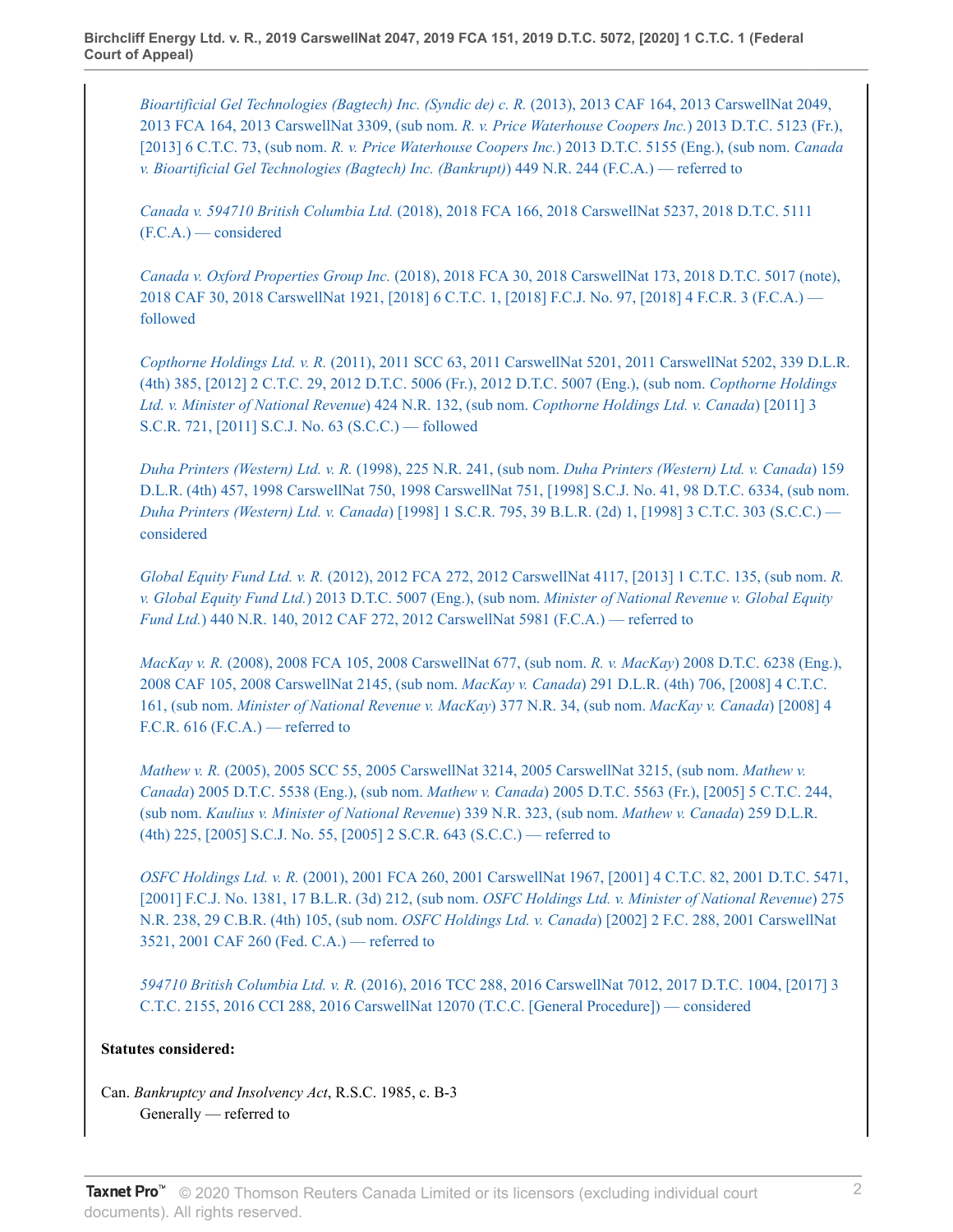```
Can. Income Tax Act, R.S.C. 1985, c. 1 (5th Supp.)
Generally — referred to
s. 44(1) — considered
s. 44(3) — considered
s. 87 — considered
s. 87(2)(a) — considered
s. 87(2.1) — considered
s. 88 — considered
s. 88(1.1)(e) — considered
s. 111 — considered
s. 111(5) — considered
s. 160 — considered
s. 160(1) — considered
s. 160(1)(d) — considered
s. 160(1)(e) — considered
s. 160(1)(e)(i) — considered
s. 245 — considered
s. 245(2) — considered
s. 256 — considered
s. 256(7) — considered
s. 256(7)(b) — considered
s. 256(7)(b)(iii) — considered
s. 256(7)(b)(iii)(A) — considered
s. 256(7)(b)(iii)(B) — considered
s. 256(7)(b)(iii)(C) — considered
```
APPEAL by taxpayer from judgment reported at *[Birchcliff Energy Ltd. v. The Queen](http://v3.taxnetpro.com/Document/I5f9eb0731a0474fbe0540021280d7cce/View/FullText.html?originationContext=document&vr=3.0&rs=cblt1.0&transitionType=DocumentItem&contextData=(sc.Search))* (2017), 2017 TCC 234, 2017 [CarswellNat 6871, 2017 D.T.C. 1151, \[2018\] 3 C.T.C. 2225, 2017 CCI 234, 2017 CarswellNat 9711 \(T.C.C. \[General](http://v3.taxnetpro.com/Document/I5f9eb0731a0474fbe0540021280d7cce/View/FullText.html?originationContext=document&vr=3.0&rs=cblt1.0&transitionType=DocumentItem&contextData=(sc.Search)) [Procedure\]\)](http://v3.taxnetpro.com/Document/I5f9eb0731a0474fbe0540021280d7cce/View/FullText.html?originationContext=document&vr=3.0&rs=cblt1.0&transitionType=DocumentItem&contextData=(sc.Search)), denying taxpayer non-capital losses. *Wyman W. Webb J.A.***:**

1 This is an appeal from the judgment of Justice Jorré of the Tax Court of Canada [\(2017 TCC 234 \(T.C.C. \[General](http://v3.taxnetpro.com/Document/I5f9eb0731a0474fbe0540021280d7cce/View/FullText.html?originationContext=document&vr=3.0&rs=cblt1.0&transitionType=DocumentItem&contextData=(sc.Search)) [Procedure\]\)](http://v3.taxnetpro.com/Document/I5f9eb0731a0474fbe0540021280d7cce/View/FullText.html?originationContext=document&vr=3.0&rs=cblt1.0&transitionType=DocumentItem&contextData=(sc.Search))). The Tax Court dismissed the appeal of Birchcliff Energy Ltd. (Birchcliff) from the reassessment of its 2006 taxation year under the *Income Tax Act*, R.S.C. 1985 (5th Supp.), c. 1 (the Act). As a result of the reassessment, approximately \$16 million in non-capital losses that had been incurred by Veracel Inc. (Veracel) and claimed by Birchcliff were denied. The reassessment was not originally based on an application of the general anti-avoidance rule (the GAAR) as set out in section 245 of the Act. However, by the time the matter was heard by the Tax Court this was one of the bases for the reassessment and it was the basis on which Birchcliff s appeal was dismissed. In this appeal, the only issue is the application of the GAAR to the transactions in question.

2 For the reasons that follow, I would dismiss this appeal.

## **I. Background**

3 The parties had filed a "Partial Agreed Statement of Facts" in the appeal before the Tax Court that consisted of 96 paragraphs. This partial agreed statement of facts is set out in paragraph 39 of the reasons of the Tax Court Judge. It is not necessary to repeat all of the facts that are set out therein. However, for the purpose of this appeal certain facts should be noted.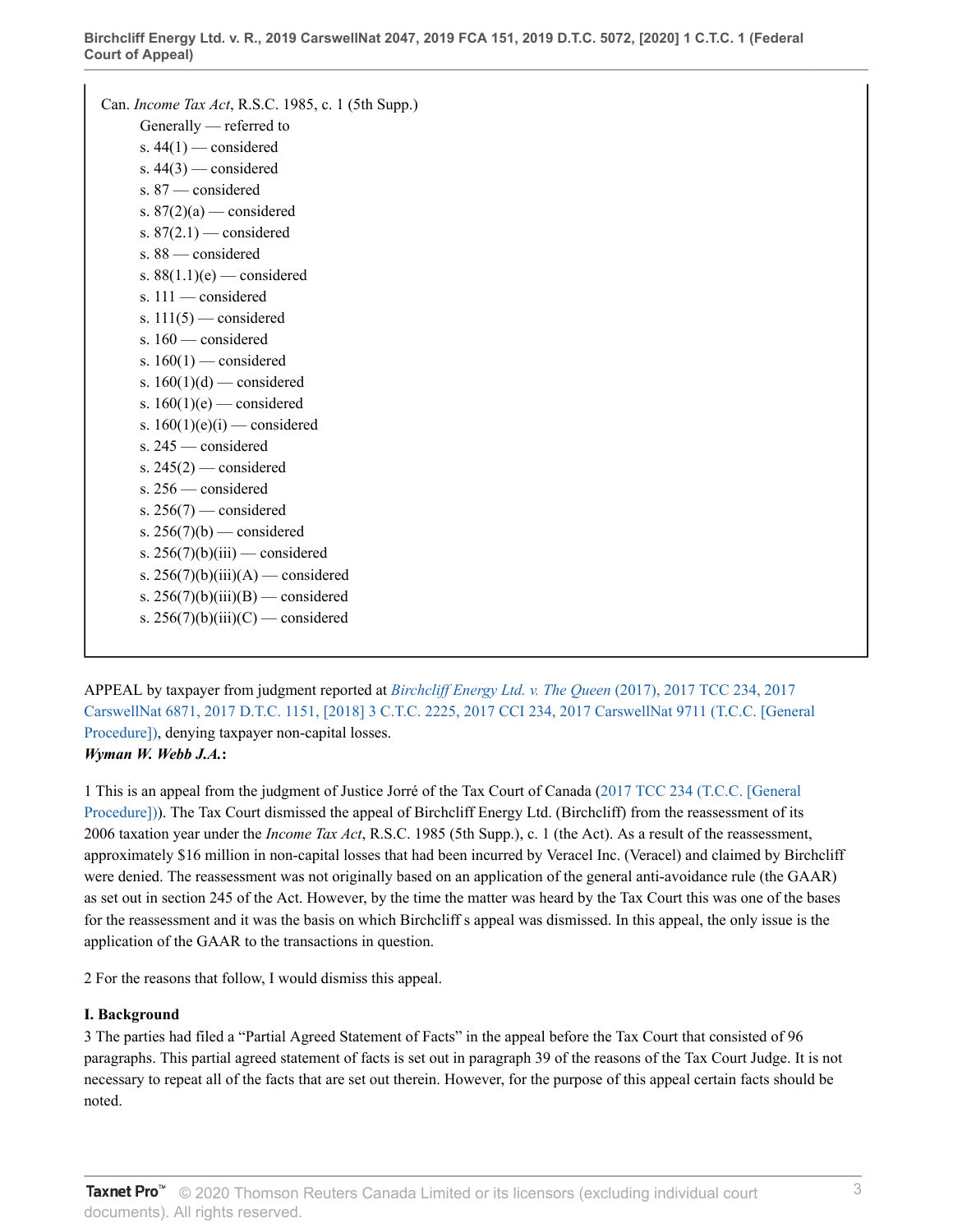4 There are two corporations (Veracel and Birchcliff Energy Ltd.) that amalgamated to form Birchcliff.

5 Veracel was incorporated in 1994 as Morphometric Technologies Inc. Its business was to develop, manufacture and market automated diagnostic instruments for medical applications. However, the business was not successful and on November 15, 2002 Veracel filed a proposal under the *Bankruptcy and Insolvency Act*, R.S.C. 1985, c. B-3. It ceased to carry on its medical equipment business. As of the end of 2004, Veracel had the following tax attributes:

|                                                           | Amount:      |
|-----------------------------------------------------------|--------------|
| Non-capital Losses                                        | \$16,226,489 |
| Scientific research and experimental development expenses | \$15,558,003 |
| Investment Tax Credits                                    | \$1,874,979  |

6 1116463 Alberta Ltd. was incorporated on July 6, 2004 and soon thereafter changed its name to Birchcliff Energy Ltd. On January 18, 2005, Birchcliff Energy Ltd. amalgamated with Scout Capital Corp. (a publicly listed company). The amalgamated company adopted the name Birchcliff Energy Ltd. Since this amalgamated corporation had the same name as the corporation later formed as a result of the amalgamation of this company with Veracel on May 31, 2005, this corporation, as it existed as a separate corporation prior to the amalgamation with Veracel, will be referred to herein as the Predecessor Birchcliff.

7 The Predecessor Birchcliff entered into two letter agreements (dated February 14, 2005 and March 9, 2005) to purchase properties in the Peace River Arch area of Alberta. The first agreement was to acquire properties for \$2.75 million and this purchase closed on May 5, 2005. The second agreement was to purchase oil and natural gas properties for \$255 million (the Devon Properties). The purchase agreement for the Devon Properties was executed on March 29, 2005 and provided that the purchase price was \$243 million. For the purposes of this appeal, it is not relevant why the purchase price appears to have been reduced from \$255 million to \$243 million.

8 Veracel and the Predecessor Birchcliff entered into several agreements and completed various steps during March, April and May 2005 with the objective of using the non-capital losses and the other tax attributes of Veracel to reduce the taxes payable by Birchcliff under the Act that would otherwise be payable as a result of the income that would be generated from the oil and gas properties that would be acquired by the Predecessor Birchcliff.

9 In order to raise the money to acquire the Devon Properties, Veracel sold subscription receipts to public investors. The sale of the subscription receipts was completed on May 4, 2005 and the total amount raised was \$136 million. Since Veracel is not the corporation that had the right to acquire the Devon Properties, there were certain conditions that were imposed to assure the investors that the money raised by selling the subscription receipts would be used to acquire the Devon Properties. The funds would only be released if Veracel amalgamated with the Predecessor Birchcliff to form Birchcliff. Furthermore, if Veracel did not amalgamate with the Predecessor Birchcliff, the holders of the subscription receipts would have been refunded their money.

10 The transactions were completed sequentially on May 31, 2005 and the key transactions were the following:

- The holders of the subscription receipts were issued Class B common shares of Veracel;
- Veracel and the Predecessor Birchcliff amalgamated;
- Birchcliff received a credit facility of up to \$70 million; and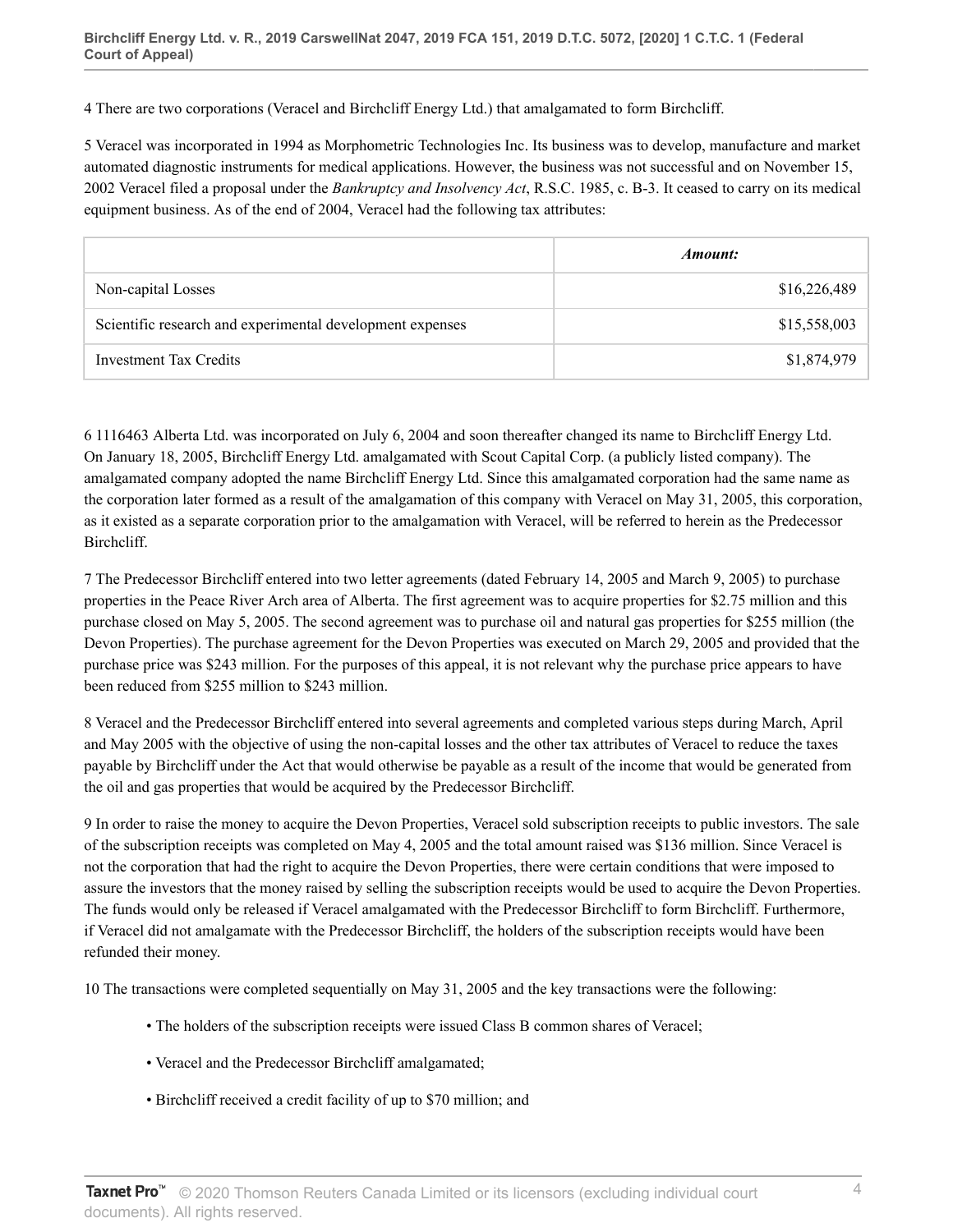• Birchcliff purchased the Devon Properties for \$243 million.

11 The shareholders of Veracel (who held their shares prior to the issuance of the subscription receipts) had the option of receiving either common shares of Birchcliff or nonvoting preferred shares of Birchcliff. The total amount that was allocated for these shareholders of Veracel was \$1,500,000. The preferred shares were redeemed for cash shortly after the amalgamation. Those shareholders of Veracel who opted for the common shares of Birchcliff received approximately 117,000 common shares of Birchcliff.

12 The holders of the Class B common shares of Veracel (those who purchased the subscription receipts) received approximately 34 million common shares of Birchcliff on the amalgamation of Veracel and the Predecessor Birchcliff. The shareholders of the Predecessor Birchcliff received approximately 20 million common shares of Birchcliff.

### **II. Decision of the Tax Court**

13 The Crown had raised a number of issues before the Tax Court including: whether the doctrine of sham would apply and the Class B common shares of Veracel could be ignored; whether the Class B shareholders had acquired control of Veracel immediately before the amalgamation; and whether the GAAR would apply to the transactions. The Tax Court Judge did not agree that the transactions were a sham or that the Class B shareholders had acquired control of Veracel immediately before the amalgamation.

14 With respect to the application of the GAAR, the Tax Court Judge found that there was a tax benefit and an avoidance transaction. In a brief analysis related to the question of whether the transactions were an abuse of the Act, the Tax Court Judge concluded that the issuance of the Class B shares of Veracel immediately before its amalgamation with the Predecessor Birchcliff was contrary to the object and spirit of the rules in subsection 256(7) of the Act and, therefore, it was abusive. He concluded that the appropriate result was to ignore the Class B shares that had been issued by Veracel before the amalgamation.

#### **III. Issue and standard of review**

15 The only issue raised in this appeal is whether the transactions that were completed resulted in an abuse of the provisions of the Act for the purposes of the GAAR. As noted by this Court in, *[Canada v. Oxford Properties Group Inc.](http://v3.taxnetpro.com/Document/I647ce7452bc36d5de0540021280d7cce/View/FullText.html?originationContext=document&vr=3.0&rs=cblt1.0&transitionType=DocumentItem&contextData=(sc.Search))*, 2018 FCA 30 [\(F.C.A.\)](http://v3.taxnetpro.com/Document/I647ce7452bc36d5de0540021280d7cce/View/FullText.html?originationContext=document&vr=3.0&rs=cblt1.0&transitionType=DocumentItem&contextData=(sc.Search)) (*[Oxford Properties Group Inc.](http://v3.taxnetpro.com/Document/I647ce7452bc36d5de0540021280d7cce/View/FullText.html?originationContext=document&vr=3.0&rs=cblt1.0&transitionType=DocumentItem&contextData=(sc.Search))*

[39] The inquiry as to whether there has been an abuse gives rise to a question of mixed fact and law and is therefore subject to the standard of palpable and overriding error *[\(\[Canada Trustco Mortgage Co.](http://v3.taxnetpro.com/Document/I8d7d939394245dece0440003ba833f85/View/FullText.html?originationContext=document&vr=3.0&rs=cblt1.0&transitionType=DocumentItem&contextData=(sc.Search)) v. Canada*[, 2005 SCC 54, \[2005\] 2 S.C.R. 601](http://v3.taxnetpro.com/Document/I8d7d939394245dece0440003ba833f85/View/FullText.html?originationContext=document&vr=3.0&rs=cblt1.0&transitionType=DocumentItem&contextData=(sc.Search))*(Trustco)]* at para. 44; *[Housen v. Nikolaisen](http://v3.taxnetpro.com/Document/I17a3d4299a0372cbe0540021280d79ee/View/FullText.html?originationContext=document&vr=3.0&rs=cblt1.0&transitionType=DocumentItem&contextData=(sc.Search))*, 2002 SCC [33, \[2002\] 2 S.C.R. 235 \(S.C.C.\)](http://v3.taxnetpro.com/Document/I17a3d4299a0372cbe0540021280d79ee/View/FullText.html?originationContext=document&vr=3.0&rs=cblt1.0&transitionType=DocumentItem&contextData=(sc.Search)) at para. 37 *[Housen])*. However, the abuse analysis proceeds in two stages. The first stage requires the determination of the object, spirit and purpose of the provisions giving rise to the tax benefit while the second turns on whether the provisions, so construed, were frustrated by the tax benefit achieved *(Trustco* at para. 44). The object, spirit and purpose of a provision is discerned by way of statutory interpretation *Copthorne Holdings Ltd. v. R.*[, 2011 SCC 63, \[2011\] 3 S.C.R. 721](http://v3.taxnetpro.com/Document/Ib6468171105f07f8e0440021280d79ee/View/FullText.html?originationContext=document&vr=3.0&rs=cblt1.0&transitionType=DocumentItem&contextData=(sc.Search)) [\(S.C.C.\)](http://v3.taxnetpro.com/Document/Ib6468171105f07f8e0440021280d79ee/View/FullText.html?originationContext=document&vr=3.0&rs=cblt1.0&transitionType=DocumentItem&contextData=(sc.Search))*(Copthorne)]* at para. 70). This gives rise to a question of law and is an extricable part of the analysis. It is therefore subject to the standard of correctness *(Trustco* at para. 44; *Housen* at paras. 8, 37).

16 In this appeal, Birchcliff is not challenging any of the factual findings made by the Tax Court Judge, other than the finding of mixed fact and law that there was an abuse of the provisions of the Act.

#### **IV. Relevant statutory provisions**

17 The key provisions of the Act that are relevant in determining whether there has been an abuse of the Act are subsections 111(5) and 256(7). These provisions, as they read during the taxation year in issue, are set out in the Annex attached to these reasons.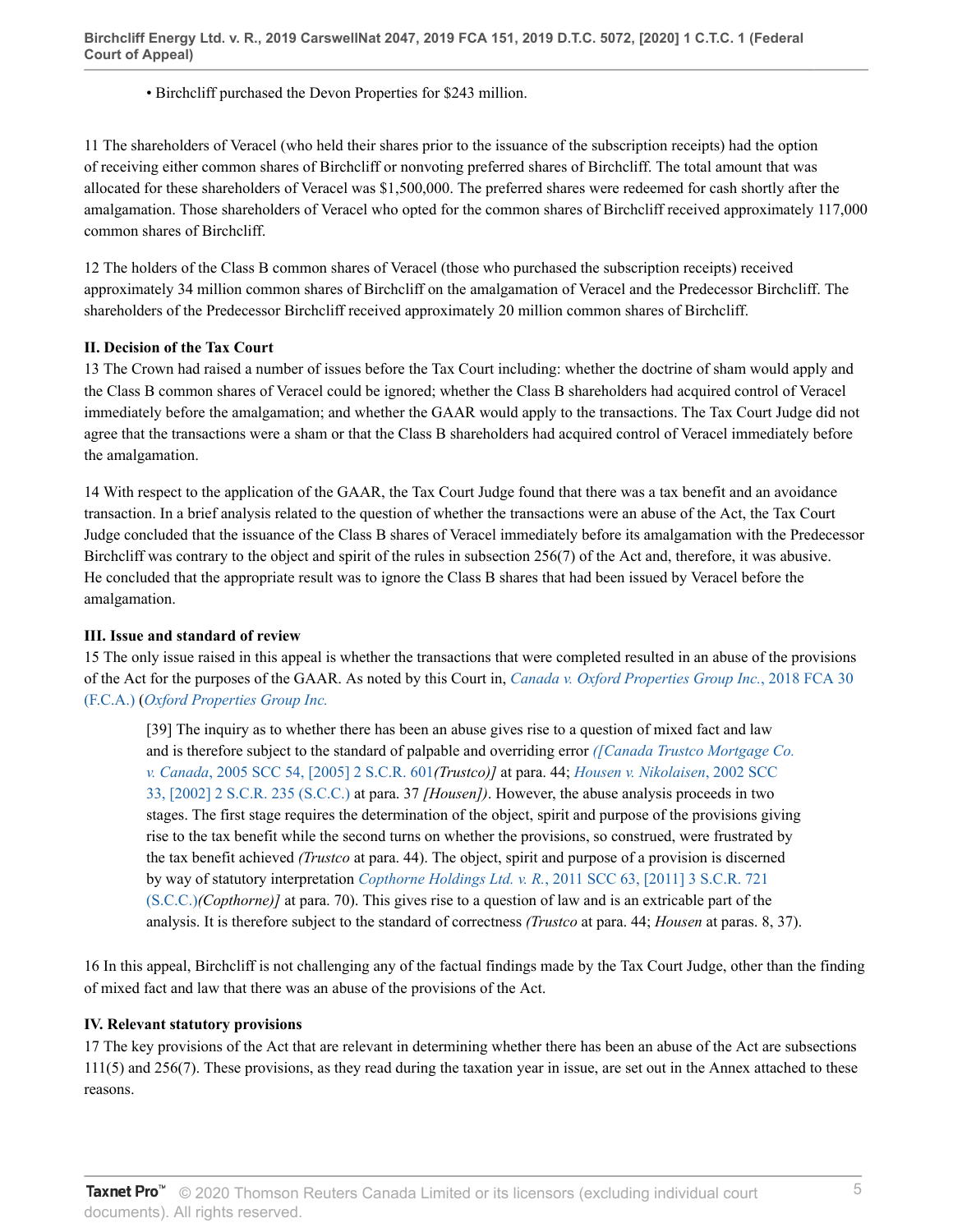18 Subsection 111(5) of the Act provides a general restriction on carrying forward non-capital losses following an acquisition of control of a corporation by a person or group of persons. There is an exception to this general restriction if the business that gave rise to the non-capital losses is carried on by that corporation throughout the year in which the losses are being claimed. If that business is being carried on, there are further restrictions related to the amount of such losses that may be claimed. It seems clear that the business that gave rise to the losses was not being carried on during the taxation year in issue and, therefore, if there was acquisition of control of Veracel the non-capital losses incurred by Veracel would not be available to Birchcliff for its 2006 taxation year.

19 The restriction on the carry-forward of non-capital losses is triggered by an acquisition of control by a person or group of persons. Paragraph 256(7)(*b*) of the Act sets out certain rules for determining whether control of one or more of the predecessor corporations has been acquired when two or more corporations are amalgamated.

20 For the purpose of this appeal, the relevant rule is that found in subparagraph  $256(7)(b)(iii)$  of the Act. The opening part of this subparagraph provides a general rule that when two or more corporations amalgamate, control of each predecessor corporation is deemed to have been acquired by a person or a group of persons immediately before the amalgamation. There are exceptions to this rule as set in clauses  $(A)$ ,  $(B)$  and  $(C)$ .

21 The only clause that is relevant in this appeal is clause  $256(7)(b)(iii)(B)$ . This clause provides an exception to the general rule if the hypothetical shareholding test set out therein is satisfied. This test examines the shares issued to the shareholders of a predecessor corporation as a result of the amalgamation. If all of the shares of the amalgamated corporation that are issued on the amalgamation to the shareholders of a particular predecessor corporation are issued, instead, to one person and that one person would then control the amalgamated corporation, then control of that predecessor corporation is not deemed to have been acquired.

# **V. Analysis**

22 Non-capital losses that have been incurred by a particular corporation that will not be able to use them will be attractive to another corporation that has profits. Such losses are not assets that can be sold or transferred directly from one corporation to another. Rather, corporations will want to use the provisions of sections 87 or 88 of the Act that allow such losses to flow through to an amalgamated corporation or to a parent corporation on a winding-up of the loss corporation to have the losses available to the amalgamated corporation or to the profitable corporation. If the profitable corporation were to acquire all of the shares of the loss corporation and then wind it up or amalgamate with it, there would be an acquisition of control of the loss corporation and the restrictions on using the non-capital losses as set out in paragraph  $88(1.1)(e)$  (which mirrors subsection 111(5) of the Act) or subsection 111(5) of the Act would be applicable. If the loss corporation were to amalgamate with the profitable corporation without any acquisition of shares prior to the amalgamation, the rules as set out in paragraph 256(7)(*b*) of the Act would be applicable to determine whether control of the loss corporation has been acquired with the result that the restrictions on claiming the non-capital losses as set out in subsection 111(5) would be applicable.

23 In this case, Birchcliff submits that the exception as set in clause  $256(7)(b)(iii)(B)$  of the Act applied and control of Veracel was not acquired by a person or group of persons. Given the large number of shares that were issued to the shareholders of Veracel on the amalgamation of Veracel and the Predecessor Birchcliff, if all of these shares would have been issued to one person, that person would control Birchcliff. As a result, it is the position of Birchcliff that control of Veracel had not been acquired by a person or group of persons and, therefore, the loss carry-forward restrictions in subsection 111(5) of the Act do not apply.

24 While Birchcliff has satisfied the wording of clause  $256(7)(b)(iii)(B)$  of the Act, the issue in this case is whether the transactions are an abuse of the Act for the purposes of the GAAR. As noted by the Supreme Court of Canada in *[Copthorne](http://v3.taxnetpro.com/Document/Ib6468171105f07f8e0440021280d79ee/View/FullText.html?originationContext=document&vr=3.0&rs=cblt1.0&transitionType=DocumentItem&contextData=(sc.Search)) [Holdings Ltd.](http://v3.taxnetpro.com/Document/Ib6468171105f07f8e0440021280d79ee/View/FullText.html?originationContext=document&vr=3.0&rs=cblt1.0&transitionType=DocumentItem&contextData=(sc.Search))* [[2011 CarswellNat 5201 \(S.C.C.\)\]](http://v3.taxnetpro.com/Document/Ib6468171105f07f8e0440021280d79ee/View/FullText.html?originationContext=document&vr=3.0&rs=cblt1.0&transitionType=DocumentItem&contextData=(sc.Search)):

[66] The GAAR is a legal mechanism whereby Parliament has conferred on the court the unusual duty of going behind the words of the legislation to determine the object, spirit or purpose of the provision or provisions relied upon by the taxpayer. While the taxpayer's transactions will be in strict compliance with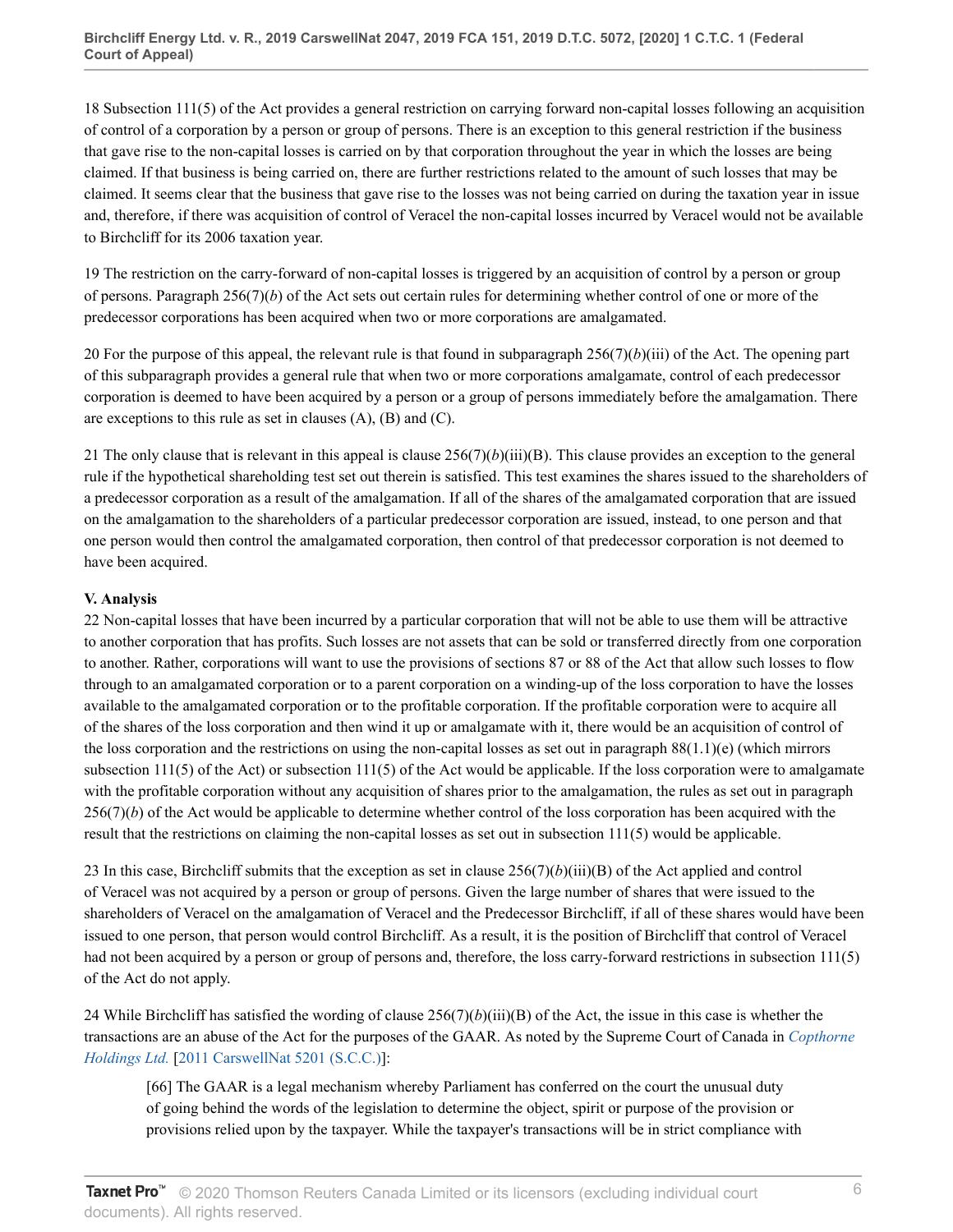the text of the relevant provisions relied upon, they may not necessarily be in accord with their object, spirit or purpose....

25 The GAAR has imposed limitations on the tax planning arrangements of taxpayers. Even though a taxpayer's transactions comply with the wording of the particular provisions of the Act in issue, if the transactions are not in accord with their object, spirit or purpose, then the tax planning arrangement will not achieve the results that the taxpayer had anticipated.

26 The GAAR provisions are contained in section 245 of the Act. In order for the GAAR to apply there must be a tax benefit, an avoidance transaction, and an abuse of the provisions of the Act (*[Copthorne Holdings Ltd.](http://v3.taxnetpro.com/Document/Ib6468171105f07f8e0440021280d79ee/View/FullText.html?originationContext=document&vr=3.0&rs=cblt1.0&transitionType=DocumentItem&contextData=(sc.Search))*, at para. 33; *[Oxford Properties](http://v3.taxnetpro.com/Document/I647ce7452bc36d5de0540021280d7cce/View/FullText.html?originationContext=document&vr=3.0&rs=cblt1.0&transitionType=DocumentItem&contextData=(sc.Search)) [Group Inc.](http://v3.taxnetpro.com/Document/I647ce7452bc36d5de0540021280d7cce/View/FullText.html?originationContext=document&vr=3.0&rs=cblt1.0&transitionType=DocumentItem&contextData=(sc.Search))*, at para. 36). In this case, Birchcliff does not dispute that there was a tax benefit nor does it dispute that there was an avoidance transaction. The only issue in this appeal is whether there was an abuse of the provisions of the Act.

27 The first stage in the analysis of whether there has been an abuse of the provisions of the Act is to determine the object, spirit or purpose of the relevant provisions. The Supreme Court in *[Copthorne Holdings Ltd.](http://v3.taxnetpro.com/Document/Ib6468171105f07f8e0440021280d79ee/View/FullText.html?originationContext=document&vr=3.0&rs=cblt1.0&transitionType=DocumentItem&contextData=(sc.Search))* made the following comments in relation to the determination of the object, spirit or purpose of a provision in relation to the GAAR:

[70] The object, spirit or purpose can be identified by applying the same interpretive approach employed by this Court in all questions of statutory interpretation—a "unified textual, contextual and purposive approach" *(Trustco*, at para. 47; *Lipson v. Canada*[, 2009 SCC 1, \[2009\] 1 S.C.R. 3,](http://v3.taxnetpro.com/Document/I8d7d93935ae45dece0440003ba833f85/View/FullText.html?originationContext=document&vr=3.0&rs=cblt1.0&transitionType=DocumentItem&contextData=(sc.Search)) at para. 26). While the approach is the same as in all statutory interpretation, the analysis seeks to determine a different aspect of the statute than in other cases. In a traditional statutory interpretation approach the court applies the textual, contextual and purposive analysis to determine what the words of the statute mean. In a GAAR analysis the textual, contextual and purposive analysis is employed to determine the object, spirit or purpose of a provision. Here the meaning of the words of the statute may be clear enough. The search is for the rationale that underlies the words that may not be captured by the bare meaning of the words themselves. However, determining the rationale of the relevant provisions of the Act should not be conflated with a value judgment of what is right or wrong nor with theories about what tax law ought to be or ought to do.

[71] Second, a court must consider whether the transaction falls within or frustrates the identified purpose *(Trustco*, at para. 44). As earlier stated, while an avoidance transaction may operate alone to produce a tax benefit, it may also operate as part of a series of transactions that results in the tax benefit. While the focus must be on the transaction, where it is part of a series, it must be viewed in the context of the series to enable the court to determine whether abusive tax avoidance has occurred. In such a case, whether a transaction is abusive will only become apparent when it is considered in the context of the series of which it is a part and the overall result that is achieved*(Lipson*, at para. 34, *per* LeBel J.).

(emphasis added)

28 In this case, there was a series of transactions that were completed which resulted in the non-capital losses that had been incurred in the medical supply business that had been carried on by Veracel being used against the revenue from the oil and gas properties that were acquired by Birchcliff. Prior to the amalgamation, the Predecessor Birchcliff (and not Veracel) had the right to acquire these oil and gas properties under an agreement of purchase and sale. As part of the analysis, it will be necessary to determine whether the overall result that was achieved in this case is abusive.

29 As noted above in paragraph 17, there are two provisions that are relevant in this analysis. Subsection 111(5) of the Act is the provision that will directly impact the tax liability of a particular corporation. This provision will limit the ability of a corporation to carry forward non-capital losses if there has been an acquisition of control of that corporation. Subsection 256(7) sets out certain rules that will determine whether there has been an acquisition of control of one or more predecessor corporations when two or more corporations are amalgamated. In this case, the issue is whether there was an abuse of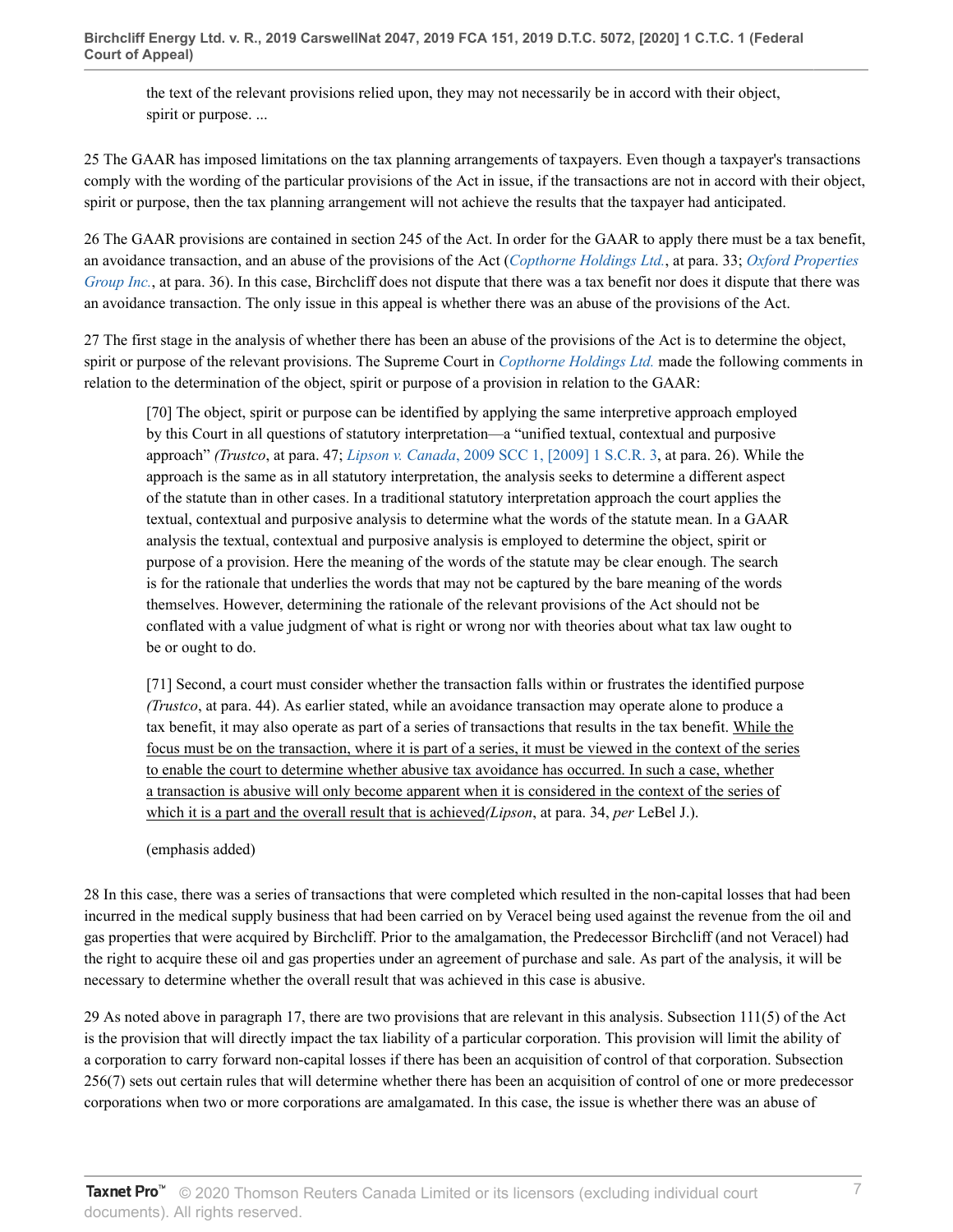subsection 256(7) that allowed Birchcliff to avoid the application of the loss carry-forward restrictions in subsection 111(5) of the Act.

30 Essentially, the argument of Birchcliff is that it complied with the provisions of the Act. In the first part of its memorandum addressing the text of section 111 of the Act, Birchcliff submits that this section allows a taxpayer to use noncapital losses incurred in a particular taxation year against income generated in a subsequent taxation year (subject to a limitation on the number of years that such losses can be carried forward). Birchcliff acknowledges that this right to carry forward non-capital losses is restricted if there has been an acquisition of control of the corporate taxpayer. As part of this analysis, Birchcliff sets out the history of the provisions of the Act that have permitted or restricted the carry forward of noncapital losses. The conclusion of Birchcliff, at paragraph 40 of its memorandum, is that "Parliament: (i) has consistently increased the scope of loss carryover and use; (ii) has confirmed that losses from one business can be used against income from any other business; and (iii) has restricted loss use for a taxpayer where control of such taxpayer has been acquired".

31 I agree with these general statements with respect to the use of losses as permitted under the Act by a particular taxpayer. However, the issue in this appeal is whether the provisions of subsection 256(7) of the Act have been abused and thereby the application of a deemed acquisition of control has been avoided. If the Predecessor Birchcliff would have acquired the shares of Veracel, there would have been an acquisition of control and the loss carry-forward restrictions found in subsection 111(5) of the Act would have been applied. By completing the transactions as they were done in this case, in the absence of an application of the GAAR, this result has been avoided.

32 Birchcliff mentioned the absence of a reference to the GAAR when it was first reassessed and also to a prior ruling that Veracel had obtained from the Canada Revenue Agency in relation to another proposed transaction (that was not completed). However, since the determination of the object, spirit or purpose of the relevant provisions is a question of law, references to a previous advance ruling and whatever inference could be drawn from the absence of a reference to the GAAR in the first reassessment, are of little assistance.

33 In relation to its submissions on the policy of section 111, Birchcliff submitted that any company that is insolvent will need to raise capital if it is to pursue a new business venture. Birchcliff also submitted, in paragraph 52 of its memorandum, that "[i]n 2005, the shareholders of Veracel quite reasonably understood that an insolvent business could get value for its losses if it was able to raise new capital, in the absence of an acquisition of control, and participate in a new business". However, after reviewing several of the relevant documents related to the issuance of the subscription receipts, the Tax Court Judge found that:

[50] It is abundantly clear that anyone paying for a subscription receipt was seeking to acquire shares in the amalgamated company, a company that, as a result of the agreements entered into by predecessor Birchcliff, had already acquired some oil and gas properties and that would be on the verge of acquiring some much bigger oil and gas properties, the Devon Properties—an acquisition to be funded in large measure with the funds raised through the issuance of the Class B shares. They were in no way seeking to acquire an ownership interest in predecessor company B.

34 It would appear that the reference to "predecessor company B" should be a reference to Veracel.

35 Birchcliff has not challenged this finding of fact. Therefore, there is no basis for the statement by Birchcliff that Veracel, on its own, raised sufficient capital to allow it to participate in a new oil and gas business.

36 As another part of its argument in relation to the applicable policy for the use of non-capital losses incurred in one year against income generated in another year, Birchcliff relies on the comments of Chief Justice Rossiter in *[594710 British](http://v3.taxnetpro.com/Document/I4536aa4ede4102ace0540021280d79ee/View/FullText.html?originationContext=document&vr=3.0&rs=cblt1.0&transitionType=DocumentItem&contextData=(sc.Search)) Columbia Ltd. v. R.*[, 2016 TCC 288 \(T.C.C. \[General Procedure\]\)](http://v3.taxnetpro.com/Document/I4536aa4ede4102ace0540021280d79ee/View/FullText.html?originationContext=document&vr=3.0&rs=cblt1.0&transitionType=DocumentItem&contextData=(sc.Search)) related to whether section 111 was abused. In that case, certain transactions were undertaken which resulted in almost all of the profit of a partnership being allocated to a corporation that was not a member of the partnership until just before the year end of the partnership. That corporation had certain tax losses and deductions that it could use to reduce the taxes payable in relation to this income. The Chief Justice concluded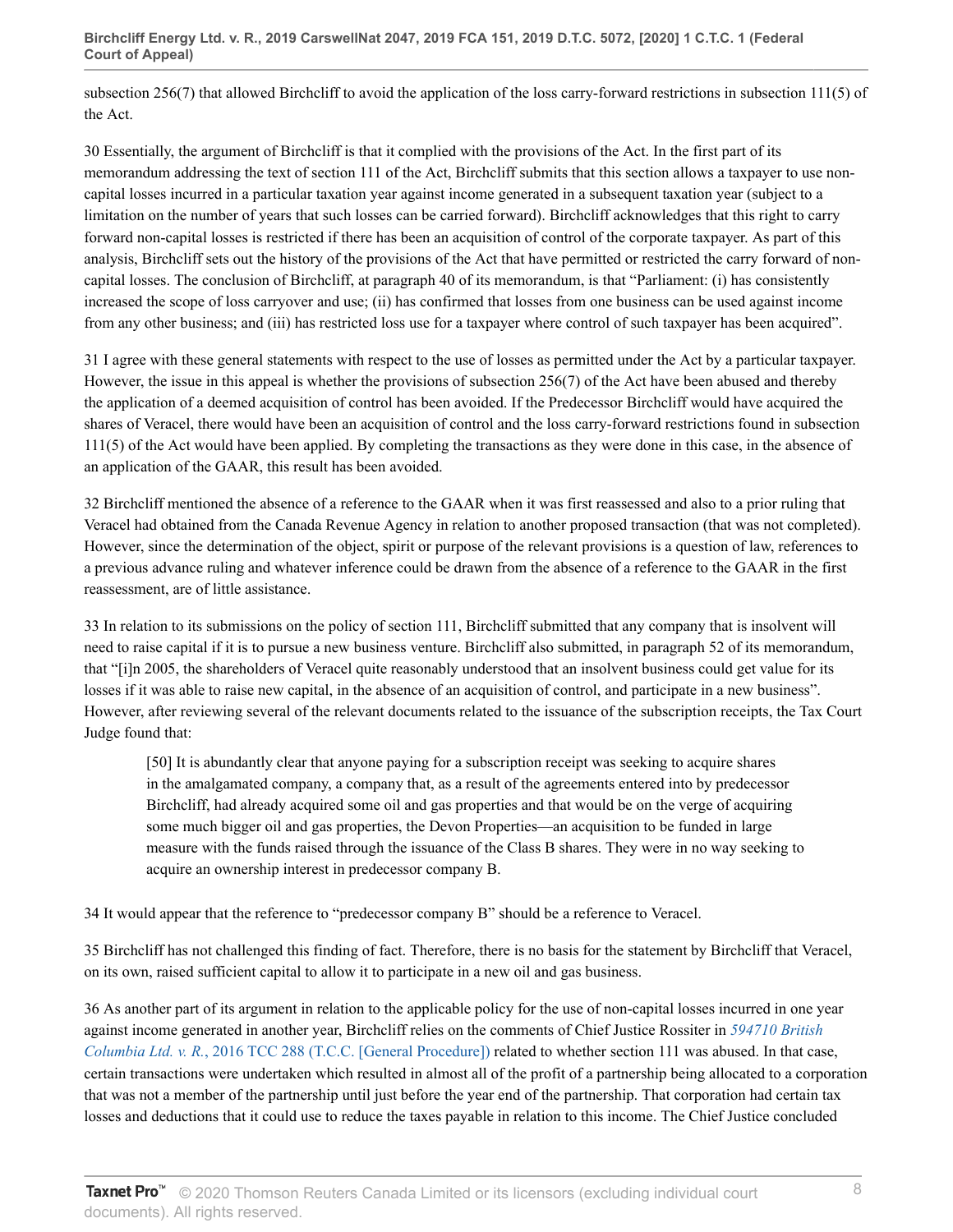that the GAAR did not apply to the transactions in that case. However, on appeal to this Court [\(2018 FCA 166 \(F.C.A.\)](http://v3.taxnetpro.com/Document/I76a1898bbdad4632e0540010e03eefe2/View/FullText.html?originationContext=document&vr=3.0&rs=cblt1.0&transitionType=DocumentItem&contextData=(sc.Search)) - the decision of this Court will be referred to herein as *[594 FCA](http://v3.taxnetpro.com/Document/I76a1898bbdad4632e0540010e03eefe2/View/FullText.html?originationContext=document&vr=3.0&rs=cblt1.0&transitionType=DocumentItem&contextData=(sc.Search))*), it was determined that the GAAR did apply to the allocation of income to the new partner and to certain transactions completed by the previous corporate partners and their holding companies. This Court indicated, at paragraph 45 of its reasons, that it would not be expressing any views on whether the Tax Court committed any error as outlined in paragraphs 44 (1) and (3), "which deal with the policy in the Act concerning profit and loss trading".

37 In its memorandum, at paragraph 71, Birchcliff also acknowledges that "[t]here is a body of GAAR jurisprudence involving loss use and such jurisprudence has identified a policy against loss trading. The concept of prohibited loss trading is not codified; however, a review of the jurisprudence indicates that prohibited loss trading appears to involve three general circumstances, none of which are present in this case." The cases that are referenced are *Mathew v. R.*[, 2005 SCC 55 \(S.C.C.\),](http://v3.taxnetpro.com/Document/I8d7d9393941e5dece0440003ba833f85/View/FullText.html?originationContext=document&vr=3.0&rs=cblt1.0&transitionType=DocumentItem&contextData=(sc.Search)) *OSFC Holdings Ltd. v. R.*[, 2001 FCA 260 \(Fed. C.A.\),](http://v3.taxnetpro.com/Document/I8d7d9393e22e5dece0440003ba833f85/View/FullText.html?originationContext=document&vr=3.0&rs=cblt1.0&transitionType=DocumentItem&contextData=(sc.Search)) *MacKay v. R.*[, 2008 FCA 105 \(F.C.A.\)](http://v3.taxnetpro.com/Document/I8d7d939363245dece0440003ba833f85/View/FullText.html?originationContext=document&vr=3.0&rs=cblt1.0&transitionType=DocumentItem&contextData=(sc.Search)), and *[Global Equity Fund Ltd. v.](http://v3.taxnetpro.com/Document/Icd75b4f37b7b54fce0440021280d79ee/View/FullText.html?originationContext=document&vr=3.0&rs=cblt1.0&transitionType=DocumentItem&contextData=(sc.Search)) R.*[, 2012 FCA 272 \(F.C.A.\)](http://v3.taxnetpro.com/Document/Icd75b4f37b7b54fce0440021280d79ee/View/FullText.html?originationContext=document&vr=3.0&rs=cblt1.0&transitionType=DocumentItem&contextData=(sc.Search)).

38 The first general circumstance that is identified by Birchcliff is when "tax attributes are transferred to another entity". Under the Act, the general rule (which is found in paragraph  $87(2)(a)$  of the Act) is that the corporation that is formed as a result of an amalgamation of two or more corporations is deemed to be a new corporation. Subsection 87(2.1) of the Act, however, provides that for certain purposes, including the determination of the amalgamated corporation's non-capital losses and the extent to which subsection 111(5) of the Act will apply to restrict the ability of the amalgamated corporation to claim the non-capital losses incurred by a predecessor, the new corporation is deemed to be the same corporation and a continuation of each predecessor. This would mean that the non-capital losses incurred by a predecessor corporation will be the noncapital losses of the amalgamated corporation and if there has been an acquisition of control, the restrictions in subsection 111(5) of the Act are applied as if the predecessor and the amalgamated corporation are the same corporation. It does not, however, assist in determining whether there has been an acquisition of control.

39 None of the GAAR cases to which Birchcliff referred as the "body of GAAR jurisprudence involving loss use" arose in relation to whether a taxpayer had abused the Act by entering into transactions designed to avoid an acquisition of control. In this case, the question is whether there was an abuse of clause  $256(7)(b)(iii)(B)$  of the Act.

40 In addressing clause  $256(7)(b)(iii)(B)$  of the Act, Birchcliff focuses on the following comments of the Tax Court Judge in paragraph 137 of his reasons:

...it would be contrary to the policy of the provision to take account of the Class B shares where the existence of the shares is an ephemeral one at the time of the amalgamation...

41 Birchcliff submits that it was inappropriate to use the words ephemeral or artificial since the Tax Court Judge found that these Class B shares were issued. Birchcliff submits that there is no policy as found by the Tax Court Judge and that the clear and plain meaning of the text of this clause confirms that Birchcliff is entitled to claim the losses that it did.

42 Birchcliff also refers to the absence of the expression of a series of transactions in section 256 as support for its position that the timing provisions of this section are determinative. Since, on the amalgamation of Veracel and the Predecessor Birchcliff, the shareholders of Veracel were issued approximately 63% of the common shares of Birchcliff, it satisfied the provisions of clause  $256(7)(b)(iii)(B)$  of the Act. Birchcliff also submitted that since clause  $256(7)(b)(iii)(B)$  is a precise deeming rule, the only purpose should be the one identified by the text of the provision itself. Birchcliff referred to *[Bioartificial Gel Technologies \(Bagtech\) Inc. \(Syndic de\) c. R.](http://v3.taxnetpro.com/Document/Id3e59ec25e570b26e0440021280d79ee/View/FullText.html?originationContext=document&vr=3.0&rs=cblt1.0&transitionType=DocumentItem&contextData=(sc.Search))*, 2012 TCC 120 (T.C.C. [General Procedure]), aff'd [2013 FCA](http://v3.taxnetpro.com/Document/Ie710ea01896d23dee0440021280d79ee/View/FullText.html?originationContext=document&vr=3.0&rs=cblt1.0&transitionType=DocumentItem&contextData=(sc.Search)) [164 \(F.C.A.\)](http://v3.taxnetpro.com/Document/Ie710ea01896d23dee0440021280d79ee/View/FullText.html?originationContext=document&vr=3.0&rs=cblt1.0&transitionType=DocumentItem&contextData=(sc.Search)), as support for this proposition. However, that case did not involve the application of the GAAR and, therefore, it was not necessary to look behind the words to ascertain the object, spirit or purpose of the provision in issue.

43 The common thread running through these arguments is that since the Class B shares of Veracel were issued to the holders of the subscription receipts, there was no abuse of clause  $256(7)(b)(iii)(B)$  as the transactions as completed satisfied the requirements of this clause.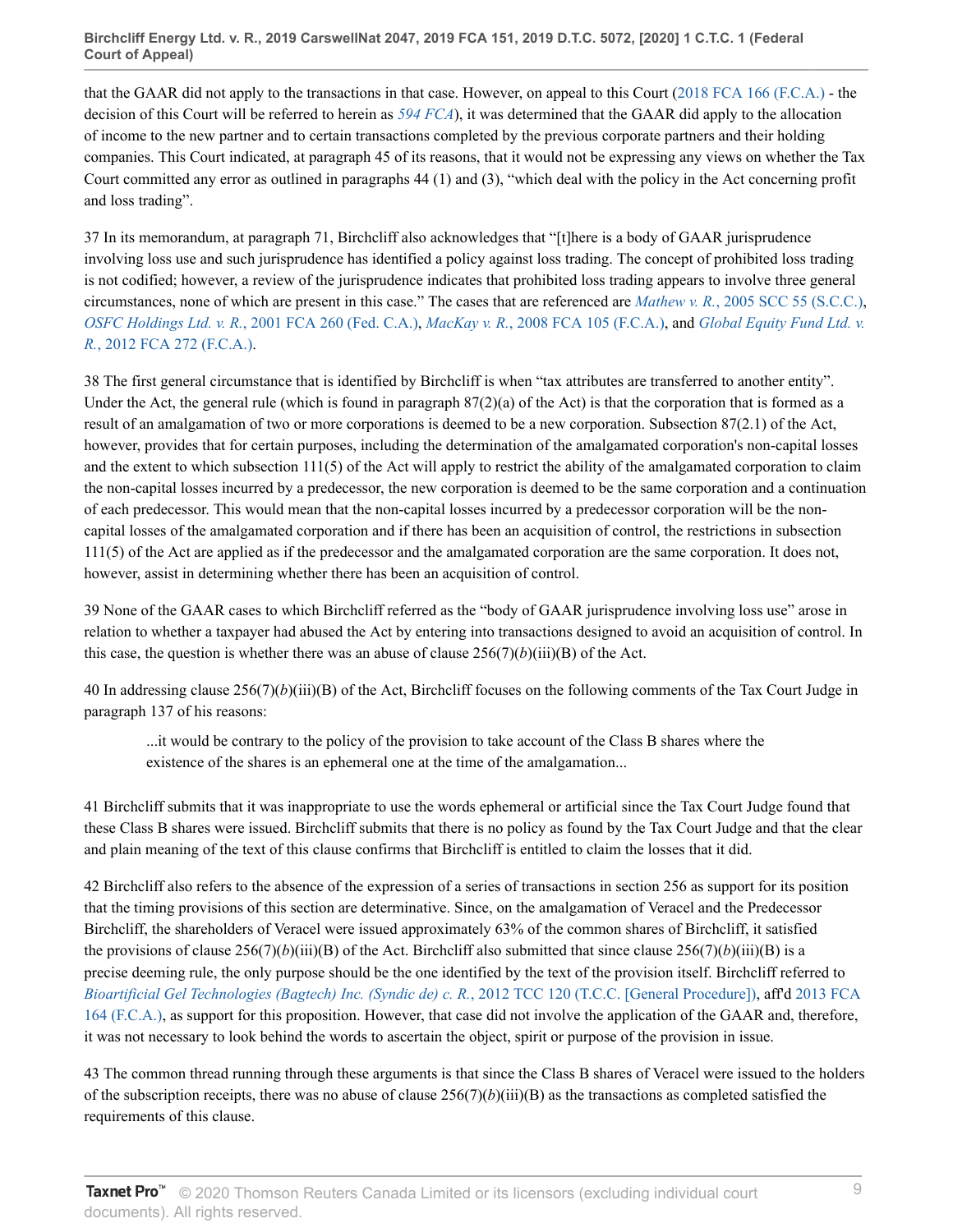44 In *[594 FCA](http://v3.taxnetpro.com/Document/I76a1898bbdad4632e0540010e03eefe2/View/FullText.html?originationContext=document&vr=3.0&rs=cblt1.0&transitionType=DocumentItem&contextData=(sc.Search))*, this Court held that the GAAR applied to certain transactions undertaken to avoid the application of section 160 of the Act. Section 160, in general, provides that a particular person will be jointly and severally liable for any amount payable under the Act by another person with whom the particular person is not dealing at arm's length if the other person has transferred property to the particular person. The amounts payable under the Act must for the taxation year in which the transfer of property occurred or a previous year. The liability of the transferee is the lesser of (a) the total of all such amounts payable by the transferor, and (b) the amount by which the fair market value of the property transferred exceeds any consideration given for such property.

45 In *[594 FCA](http://v3.taxnetpro.com/Document/I76a1898bbdad4632e0540010e03eefe2/View/FullText.html?originationContext=document&vr=3.0&rs=cblt1.0&transitionType=DocumentItem&contextData=(sc.Search))*, the corporate partners of a partnership were each owned by holding companies. Each corporate partner issued a stock dividend that was paid by issuing preferred shares. These preferred shares were then redeemed. The issue was whether section 160 would apply to the amount paid on the redemption of the preferred shares since these shares would have been surrendered by the holding companies when they were redeemed.

46 In addressing this issue, this Court, in *[594 FCA](http://v3.taxnetpro.com/Document/I76a1898bbdad4632e0540010e03eefe2/View/FullText.html?originationContext=document&vr=3.0&rs=cblt1.0&transitionType=DocumentItem&contextData=(sc.Search))*, made the following comments:

[112] In my view, the Tax Court erred by failing to consider this combination. The stock dividends and the redemption together resulted in a transfer of cash "indirectly ... by any means whatever" from Partnerco to Holdco without consideration. It was an extricable error of law for the Court to fail to consider this language in this part of its analysis.

[113] The two steps together resulted in the equivalent of a cash dividend. In *Algoa Trust v. Canada* (February 4, 1998, docket A-201-93, unreported), this Court upheld the decision of the Tax Court (*[Algoa](http://v3.taxnetpro.com/Document/I8d7d939445085dece0440003ba833f85/View/FullText.html?originationContext=document&vr=3.0&rs=cblt1.0&transitionType=DocumentItem&contextData=(sc.Search)) Trust v. Canada*[, 93 D.T.C. 405, \[1993\] 1 C.T.C. 2294](http://v3.taxnetpro.com/Document/I8d7d939445085dece0440003ba833f85/View/FullText.html?originationContext=document&vr=3.0&rs=cblt1.0&transitionType=DocumentItem&contextData=(sc.Search))) which concluded that a cash dividend is a transfer of property without consideration for purposes of section 160.

[115] Although the *Algoa Trust* decision deals with a cash dividend, the combination in this case of stock dividends followed by a redemption has the same effect and similarly results in a transfer of property without consideration.

(emphasis added)

47 In section 160 the reference to "directly or indirectly" is in the opening part of subsection 160(1) and is relevant in determining whether there has been a transfer of property from one person to another person. Once it has been determined that there has been a transfer of property (directly or indirectly) then the rules as set out in paragraphs *(d)* and *(e)* apply. The reference to the consideration given by the transferee is in subparagraph  $(e)(i)$  and, therefore, is only relevant once it has been determined that a transfer of property has occurred. There is no reference to "directly or indirectly" in paragraph (e), which sets out the liability of the transferee. The issue in *[594 FCA](http://v3.taxnetpro.com/Document/I76a1898bbdad4632e0540010e03eefe2/View/FullText.html?originationContext=document&vr=3.0&rs=cblt1.0&transitionType=DocumentItem&contextData=(sc.Search))* in relation to the application of the GAAR to the transactions was whether the transactions could be viewed as a payment of a cash dividend without consideration rather than as a payment for a redemption of shares (in which case the shares that were redeemed would be surrendered in exchange for the payment). This Court concluded that the transactions that were completed had "the same effect and similarly results in a transfer of property without consideration" and therefore, there was a tax benefit.

48 In this case, the holders of the subscription receipts were either to receive shares of Birchcliff or their money back. The combination of the issuance of the Class B shares of Veracel to the holders of the subscription receipts followed immediately by the amalgamation of Veracel and the Predecessor Birchcliff, has the same effect and is equivalent to the holders of the subscription receipts only receiving shares of Birchcliff following the amalgamation of Veracel and the Predecessor Birchcliff. If the holders of the subscription receipts would only have received shares of Birchcliff, there would have been an acquisition of control of Veracel on the amalgamation of Veracel and the Predecessor Birchcliff.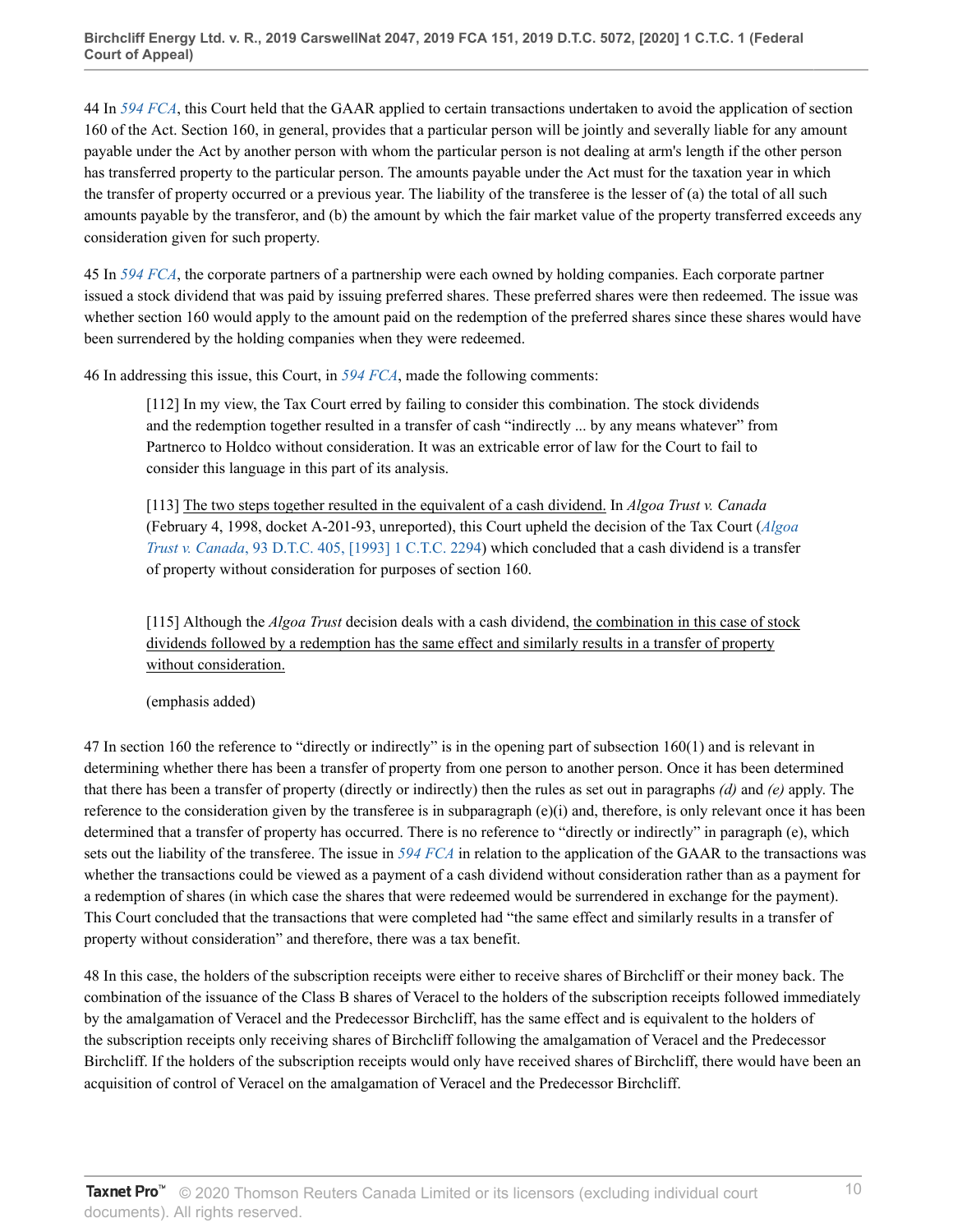49 As noted in paragraph 50 of his reasons, the Tax Court Judge found that "[i]t is abundantly clear that anyone paying for a subscription receipt was seeking to acquire shares in the amalgamated company...". The Tax Court Judge did not err in reaching this conclusion based on the evidence that was presented and in particular the agreements entered into with the purchasers of the subscription receipts which provided that those purchaser would either receive shares of Birchcliff (the amalgamated corporation) or their money back. Also, the Tax Court Judge's finding that the transactions should be viewed as if the Class B common shares of Veracel had not been issued is reinforced by the decision of this Court in *[594 FCA](http://v3.taxnetpro.com/Document/I76a1898bbdad4632e0540010e03eefe2/View/FullText.html?originationContext=document&vr=3.0&rs=cblt1.0&transitionType=DocumentItem&contextData=(sc.Search))* where it was held that the transactions, in that case, should be viewed, not as a stock dividend and a redemption of shares, but rather as a cash dividend for the purposes of determining whether the GAAR applies.

50 It is important to ascertain whether this result would be consistent with the rationale for subparagraph  $256(7)(b)(iii)$  of the Act. As noted by the Supreme Court in *[Copthorne Holdings Ltd.](http://v3.taxnetpro.com/Document/Ib6468171105f07f8e0440021280d79ee/View/FullText.html?originationContext=document&vr=3.0&rs=cblt1.0&transitionType=DocumentItem&contextData=(sc.Search))* at paragraph 70, "[t]he search is for the rationale that underlies the words that may not be captured by the bare meaning of the words themselves". As noted by Birchcliff, the text of clause  $256(7)(b)(iii)(B)$  of the Act provides that control of a predecessor will not be deemed to be acquired if the shareholders of that corporation, in total, receive sufficient shares in the amalgamated corporation to allow a person (if that person acquired all of those shares) to control the amalgamated corporation.

51 In examining the context and purpose of this provision, it should be noted that control of a corporation is exercised through the ownership of shares *Duha Printers (Western) Ltd. v. R.*[, \[1998\] 1 S.C.R. 795, 225 N.R. 241 \(S.C.C.\)](http://v3.taxnetpro.com/Document/I8d7d939407015dece0440003ba833f85/View/FullText.html?originationContext=document&vr=3.0&rs=cblt1.0&transitionType=DocumentItem&contextData=(sc.Search)), at para. 36). Generally, shares in an amalgamated corporation will be issued to the shareholders of the predecessor corporations in proportion to the relative fair market value of the predecessor corporations. Therefore, the number of shares issued by the amalgamated corporation to the shareholders of each predecessor corporation will generally reflect the relative fair market value of each predecessor corporation.

52 The logical rationale of the exception in clause  $256(7)(b)(iii)(B)$  is that it would apply to exclude the larger corporation from the deemed acquisition of control rule in the opening part of subparagraph  $256(7)(b)(iii)$ , if two corporations amalgamate. This would mean that control of the smaller corporation will, however, be deemed to be acquired. If both corporations are of equal size (and therefore, the shareholders of each predecessor corporation receive collectively the same number and class of shares of the amalgamated company), the exception in clause  $256(7)(b)(iii)(C)$  will be applicable and there would not be a deemed acquisition of control of either predecessor corporation.

53 The Tax Court Judge found, in paragraph 57 of his reasons, that "[u]nder the arrangement agreement, Veracel represented and warranted that at the time of the amalgamation it would have no assets and no employees". While the subscription receipts had been arranged through Veracel, the holders of the subscription receipts were either to receive shares of Birchcliff or their money back. There was no scenario under which Veracel would have been allowed to retain the money that had been raised by selling the subscription receipts.

54 In my view, the transactions completed in this case were contrary to the object and spirit of clause  $256(7)(b)(iii)(B)$  of the Act. The result of the general rule, as stated in subparagraph  $256(7)(b)(iii)$  of the Act, and the exceptions in clauses (B) and (C), is that there will either be (a) an acquisition of control of Veracel or the Predecessor Birchcliff or (b) neither. Veracel had no assets and no employees. The persons who had purchased the subscription receipts were either to receive shares of Birchcliff or their money back. The Predecessor Birchcliff had acquired some oil and gas properties prior to the amalgamation (reasons of the Tax Court Judge at para. 66) and had the right to purchase the Devon Properties. In my view, the policy underlying clause  $256(7)(b)(iii)(B)$  of the Act would dictate that there was an acquisition of control of Veracel in this situation. Therefore, the transactions were an abuse of this provision.

55 As a result, I agree with the Tax Court Judge that the GAAR applies. When the GAAR applies, subsection 245(2) of the Act provides that the tax consequences are to be determined as is reasonable to deny the tax benefit. The tax benefit in this case is the unrestricted right of Birchcliff to claim the non-capital losses incurred by Veracel in determining the taxable income of Birchcliff under section 111. The application of the GAAR in this case will mean that for the purposes of subsection 111(5) of the Act, control of Veracel would be deemed to have been acquired immediately before the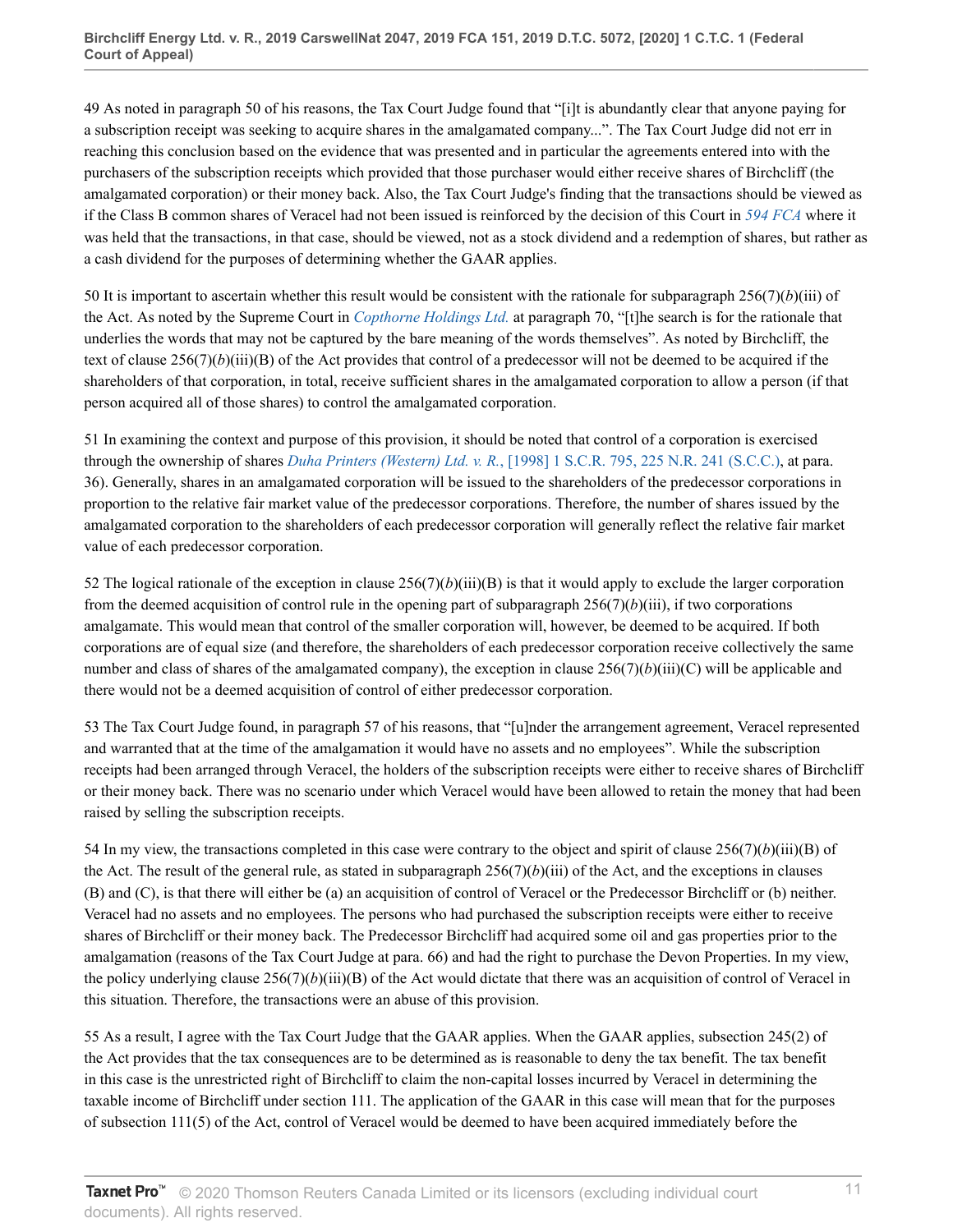**Birchcliff Energy Ltd. v. R., 2019 CarswellNat 2047, 2019 FCA 151, 2019 D.T.C. 5072, [2020] 1 C.T.C. 1 (Federal Court of Appeal)**

amalgamation of Veracel and the Predecessor Birchcliff. Therefore, the restrictions in subsection 111(5) of the Act will be applicable in determining what non-capital losses incurred by Veracel, if any, Birchcliff may be entitled to claim. Since the business that gave rise to the non-capital losses incurred by Veracel was not being carried on in 2005 or 2006, Birchcliff is not entitled to claim these non-capital losses.

56 I would dismiss this appeal. Based upon the agreement reached by the parties in relation to costs, I would award the respondent a lump sum cost award of \$40,000, inclusive of disbursements, on account of costs in both the Tax Court and this Court.

*Johanne Gauthier J.A.***:**

I agree *David Stratas J.A.***:**

I agree *Appeal dismissed.*

#### **Annex**

*Relevant Provisions of the Income Tax Act, R.S.C. 1985, c. 1 (5th Supp.) as they read during the Taxation Year in Issue*

## **Beginning part of subsection 111(5):**

*111(5)* Where, at any time, control of a corporation has been acquired by a person or group of persons, no amount in respect of its non-capital loss or farm loss for a taxation year ending before that time is deductible by the corporation for a taxation year ending after that time and no amount in respect of its non-capital loss or farm loss for a taxation year ending after that time is deductible by the corporation for a taxation year ending before that time...

#### **Subsections 245(1), (2) and (5):**

*245(1)* tax consequences to a person means the amount of income, taxable income, or taxable income earned in Canada of, tax or other amount payable by or refundable to the person under this Act, or any other amount that is relevant for the purposes of computing that amount;

*245(2)* Where a transaction is an avoidance transaction, the tax consequences to a person shall be determined as is reasonable in the circumstances in order to deny a tax benefit that, but for this section, would result, directly or indirectly, from that transaction or from a series of transactions that includes that transaction.

*(5)* Without restricting the generality of subsection (2), and notwithstanding any other enactment,

(a) any deduction, exemption or exclusion in computing income, taxable income, taxable income earned in Canada or tax payable or any part thereof may be allowed or disallowed in whole or in part,

(b) any such deduction, exemption or exclusion, any income, loss or other amount or part thereof may be allocated to any person,

(c) the nature of any payment or other amount may be recharacterized, and

(d) the tax effects that would otherwise result from the application of other provisions of this Act may be ignored,

in determining the tax consequences to a person as is reasonable in the circumstances in order to deny a tax benefit that would, but for this section, result, directly or indirectly, from an avoidance transaction.

#### **Subsection 256(7):**

*256(7)* For the purposes of subsections 10(10), 13(21.2) and (24), 14(12) and 18(15), sections 18.1 and 37, subsection 40(3.4), the definition superficial loss in section 54, section 55, subsections 66(11), (11.4) and (11.5), 66.5(3) and 66.7(10)